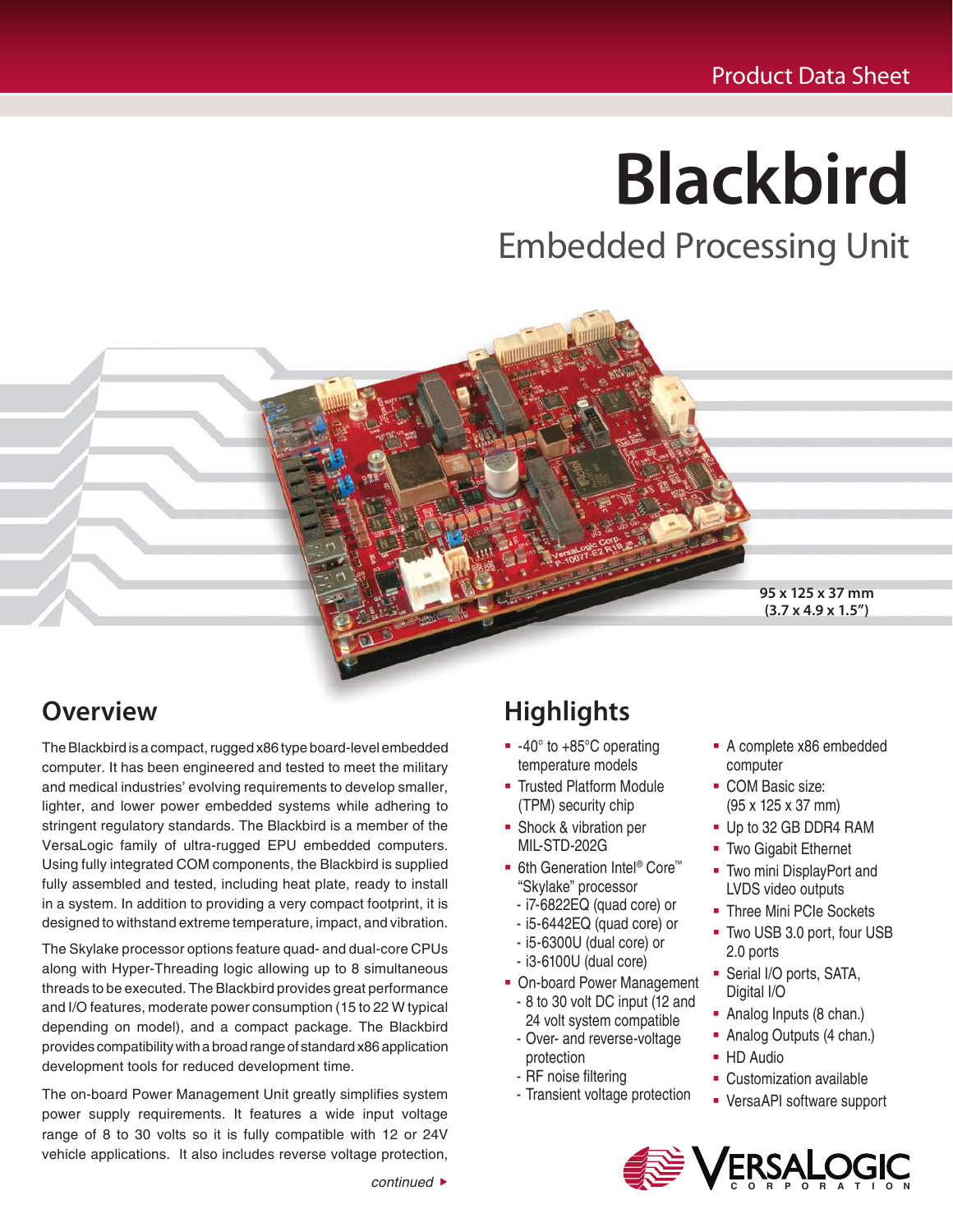## **Overview** ...continued

over voltage protection, RF noise filtering, and transient voltage protection, to provide enhanced durability and reliability in the field.

Designed and tested for industrial temperature (-40º to +85ºC) operation, the rugged Blackbird also meets MIL-STD-202G specifications for shock and vibration. Latching SATA,

## **Features**

#### **1 On-board Power Management**

Accepts 8 to 30 volts DC, and provides OVP, reverse polarity protection, RF noise filtering, and transient voltage suppression.

#### **2 High-performance Video**

Integrated Intel HD Graphics Gen 9 core supports DirectX 12, OpenGL 4.4, and H.264, MPEG-2 encoding/decoding. Two Mini DisplayPorts (**2a**) and a dual-channel LVDS video output (**2b** on back side). LVDS backlight control (**2c**).

#### **3 Network**

Two Gigabit Ethernet (GbE) ports. One port with remote boot support.

#### **4 SATA**

Two 6 Gb/s SATA ports support bootable SATA hard drives.

#### **5 Mini PCIe Card Sockets**

Two full- and one half-sized sockets. Supports Wi-Fi modems, GPS, MIL-STD-1553, Ethernet, flash data storage with auto-detect mSATA flash storage support, and other mini PCIe modules.

#### **6 Industrial I/O**

Two USB 3.0 ports (**6a**) and four USB 2.0 ports (**6b**) support keyboard, mouse, and other devices.

Four RS-232/422/485 serial ports (**6c** on back side), three 8254 timer/counters, I2C support, and audio output (**6d** on back side).

#### **7 Analog + Digital I/O**

On-board data acquisition support. Eight multi-range analog inputs, four analog outputs (**7a**), and twenty four 3.3V digital I/O lines (**7b**).

#### **8 SPI Interface**

Supports SPI and SPX devices, including low cost analog and digital modules.

#### **9 Trusted Platform Module**

On-board TPM security chip can lock out unauthorized hardware and software.

Ethernet, power, and main I/O connectors provide additional ruggedization for use in harsh environments.

Blackbird is compatible with a variety of popular x86 operating systems including Windows, Windows Embedded, Linux, and VxWorks.

COTs modifications are available, even in low OEM quantities. Modifications include conformal coating, BIOS / splash screen configuration, application specific testing, BOM revision locks, custom labeling, etc. ■

#### **Intel Core "Skylake" Processor**  (not shown)

Up to 2.6 GHz clock rate. Quad- and dual-core options.

**RAM** (not shown) Up to 32 GB DDR4 RAM.

#### **Industrial Temperature Operation**

-40° to +85°C operation for harsh environments.

#### **MIL-STD-202G**

Qualified for high shock / vibration environments.

#### **Software Support**

Compatible with a variety of popular x86 operating systems including Windows, Windows Embedded, Linux, and VxWorks.



#### **Tailor Blackbird to Your Exact Requirements**

COTS modifications are available in quantities as low as 100 pieces.

- Conformal Coating
- **Custom Cabling**
- Connector & I/O Changes
- **Custom Testing**
- Custom Labeling
- **BIOS Modifications**
- **Software and Drivers**
- **Environmental Screening**
- **Revision Locks**
- **Application-Specific Testing**
- And more –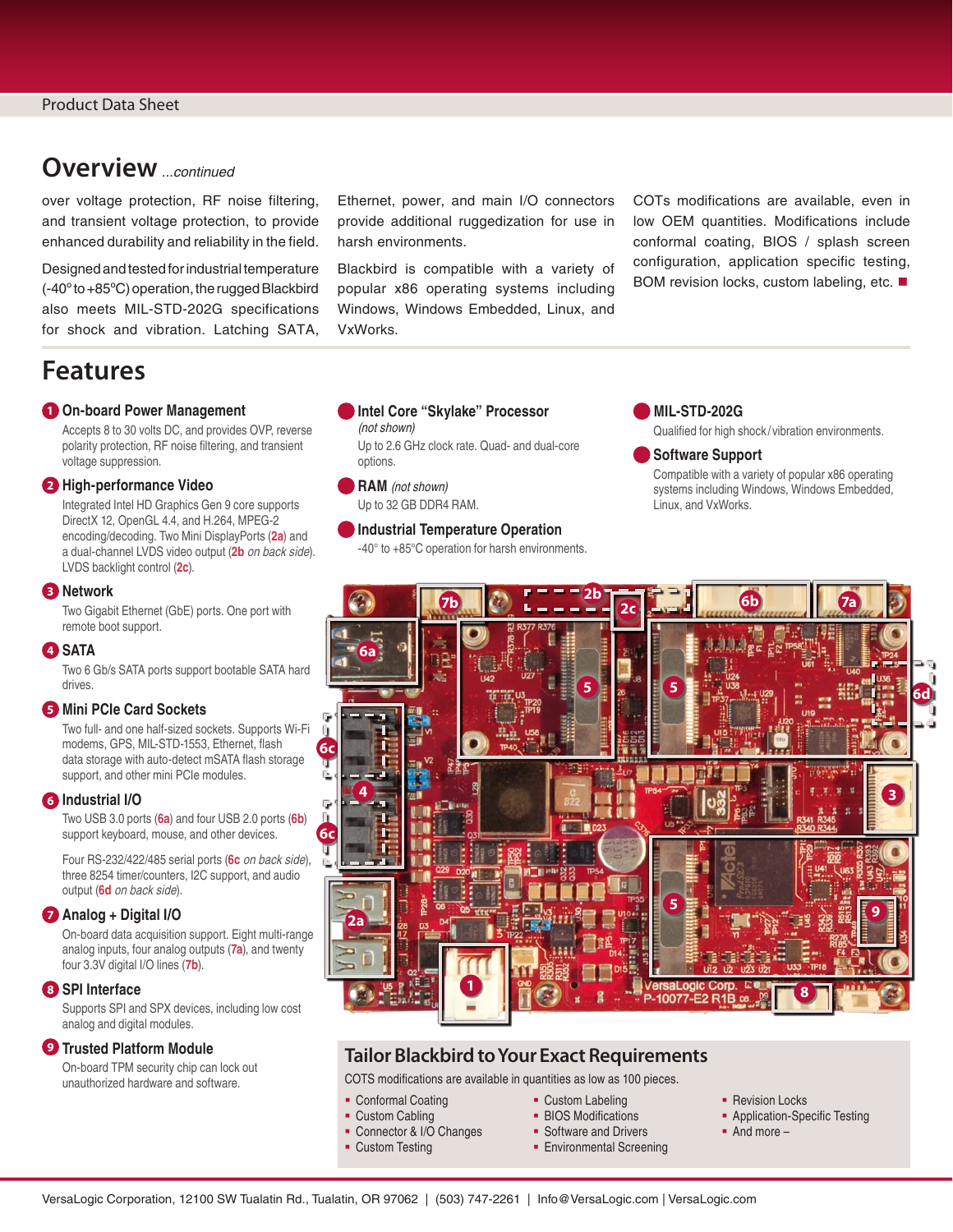## **Specifications**

| General                                    |                                                                                                                                                                                                                                                                                                                                                                           |                    |                |                         |                                                                       |       |                                            |  |
|--------------------------------------------|---------------------------------------------------------------------------------------------------------------------------------------------------------------------------------------------------------------------------------------------------------------------------------------------------------------------------------------------------------------------------|--------------------|----------------|-------------------------|-----------------------------------------------------------------------|-------|--------------------------------------------|--|
| <b>Board Size</b>                          | 95 x 125 x 37 mm (3.74 x 4.92 x 1.45")                                                                                                                                                                                                                                                                                                                                    |                    |                |                         |                                                                       |       |                                            |  |
| Weight                                     | 378 grams (13.33 oz.)                                                                                                                                                                                                                                                                                                                                                     |                    |                |                         |                                                                       |       |                                            |  |
| Processor                                  | Intel 6th Gen Core platform. 8 MB SmartCache. Intel<br>64-bit instructions, Hyper-Threading, Virtualization<br>Technology (VT), SpeedStep Technology, and AES New<br>Instructions.                                                                                                                                                                                        |                    |                |                         |                                                                       |       |                                            |  |
| <b>Battery</b>                             | Connection for 3.0V RTC backup battery                                                                                                                                                                                                                                                                                                                                    |                    |                |                         |                                                                       |       |                                            |  |
| <b>Power Requirements</b>                  | Model<br>Idle<br><b>Typical</b><br>Max.                                                                                                                                                                                                                                                                                                                                   |                    |                |                         |                                                                       |       |                                            |  |
| (@ +12V) †                                 | VL-EPU-4462-xAP-08                                                                                                                                                                                                                                                                                                                                                        |                    |                | 7.7W                    | 15.3W                                                                 |       | 23.0W                                      |  |
|                                            | VL-EPU-4462-xBP-16                                                                                                                                                                                                                                                                                                                                                        |                    | 7.4W<br>15.6W  |                         |                                                                       | 23.8W |                                            |  |
|                                            |                                                                                                                                                                                                                                                                                                                                                                           | VL-EPU-4562-xBP-16 |                |                         | 21.0W                                                                 |       | 30.0W                                      |  |
|                                            | VL-EPU-4562-xCP-16                                                                                                                                                                                                                                                                                                                                                        |                    | 12.0W<br>21.6W |                         |                                                                       | 31.2W |                                            |  |
|                                            | VL-EPU-4562-xCP-32                                                                                                                                                                                                                                                                                                                                                        |                    | 12.0W<br>22.2W |                         |                                                                       | 32.4W |                                            |  |
| <b>Input Voltage</b>                       | 8V-30VDC                                                                                                                                                                                                                                                                                                                                                                  |                    |                |                         |                                                                       |       |                                            |  |
| <b>Input Protections</b>                   | Over-voltage protection. Self resetting when input falls to<br>a safe level. Reverse voltage input protection to -30V.<br>RF noise filtering (900 MHz, 2.5/5 GHz) - Minimum of 30<br>dB RF attenuation above 100 MHz.<br>Transient voltage protection (inductive kickback /<br>lightning) clamp at ~+60V / -40V - MSL level 1, per<br>J-STD-020, LF maximum peak of 260°C |                    |                |                         |                                                                       |       |                                            |  |
| System Reset &<br><b>Hardware Monitors</b> | All voltage rails monitored. Watchdog timer with<br>programmable timeout. Push-button sleep, reset, and<br>power.                                                                                                                                                                                                                                                         |                    |                |                         |                                                                       |       |                                            |  |
| <b>Regulatory Compliance</b>               | RoHS (EU 2015/863), Conflict Minerals compliant.                                                                                                                                                                                                                                                                                                                          |                    |                |                         |                                                                       |       |                                            |  |
| <b>Environmental</b>                       |                                                                                                                                                                                                                                                                                                                                                                           |                    |                |                         |                                                                       |       |                                            |  |
| <b>Thermal Management</b>                  | Bolt-on heat plate standard. Optional heat sink, fan, heat<br>pipe, and other thermal accessories available.                                                                                                                                                                                                                                                              |                    |                |                         |                                                                       |       |                                            |  |
| Operating<br>Temperature $\Diamond$        | HeatPlate**<br>Model                                                                                                                                                                                                                                                                                                                                                      |                    |                | <b>HeatSink</b>         |                                                                       |       | Heat Sink +<br>Fan or Heat<br>Pipe Adapter |  |
|                                            | EPU-4x62-E                                                                                                                                                                                                                                                                                                                                                                |                    |                |                         | $-40^{\circ}$ to $+85^{\circ}$ C $-40^{\circ}$ to $+85^{\circ}$ C $ $ |       | -40 $\degree$ to +85 $\degree$ C           |  |
|                                            | EPU-4562-W $\vert$ -20° to +70°C $\vert$ -20° to +70°C $\vert$ -20° to +70°C                                                                                                                                                                                                                                                                                              |                    |                |                         |                                                                       |       |                                            |  |
|                                            | Ranges shown assume 90% CPU utilization.<br>For detailed thermal information and exceptions, refer to<br>the VL-EPU-4562 Reference Manual.<br>** Heat plate must be kept below 90°C (80°C for EPU-4562-ECP)                                                                                                                                                               |                    |                |                         |                                                                       |       |                                            |  |
| <b>Airflow Requirements</b>                | Refer to the VL-EPU-4462/4562 Reference Manual for<br>detailed airflow requirements.                                                                                                                                                                                                                                                                                      |                    |                |                         |                                                                       |       |                                            |  |
| <b>Storage Temperature</b>                 | -40 $\degree$ to +85 $\degree$ C                                                                                                                                                                                                                                                                                                                                          |                    |                |                         |                                                                       |       |                                            |  |
| Altitude <sup>*</sup>                      | Operating                                                                                                                                                                                                                                                                                                                                                                 |                    |                | To 4,570m (15,000 ft.)  |                                                                       |       |                                            |  |
|                                            | Storage                                                                                                                                                                                                                                                                                                                                                                   |                    |                | To 12,000m (40,000 ft.) |                                                                       |       |                                            |  |
| <b>Thermal Shock</b>                       | 5°C/min. over operating temperature                                                                                                                                                                                                                                                                                                                                       |                    |                |                         |                                                                       |       |                                            |  |
| <b>Humidity</b>                            | Less than 95%, noncondensing                                                                                                                                                                                                                                                                                                                                              |                    |                |                         |                                                                       |       |                                            |  |
| <b>Vibration, Sinusoidal</b><br>Sweep ¤    | MIL-STD-202G, Method 204, Modified Condition A: 2g<br>constant acceleration from 5 to 500 Hz, 20 min. per axis                                                                                                                                                                                                                                                            |                    |                |                         |                                                                       |       |                                            |  |
| Vibration, Random ¤                        | MIL-STD-202G, Method 214A, Condition A: 5.35g rms,<br>5 min. per axis                                                                                                                                                                                                                                                                                                     |                    |                |                         |                                                                       |       |                                            |  |
| Mechanical Shock ¤                         | MIL-STD-202G, Method 213B, Condition G: 20g half-sine,<br>11 ms duration per axis                                                                                                                                                                                                                                                                                         |                    |                |                         |                                                                       |       |                                            |  |
| <b>Security</b>                            |                                                                                                                                                                                                                                                                                                                                                                           |                    |                |                         |                                                                       |       |                                            |  |
| <b>TPM</b>                                 | Intel Trusted Platform Module 2.0 device.                                                                                                                                                                                                                                                                                                                                 |                    |                |                         |                                                                       |       |                                            |  |
|                                            |                                                                                                                                                                                                                                                                                                                                                                           |                    |                |                         |                                                                       |       |                                            |  |

† Represents operation at +25°C and +12V supply running Windows 10 with LVDS display, SATA, GbE, COM, and USB keyboard/mouse. Typical power computed as the mean value of Idle and Maximum power specifications. Maximum power measured with 95% CPU utilization.

◊ Derate -1.1°C per 305m (1,000 ft.) above 2,300m (7,500 ft.)

\* Extended altitude specifications available upon request

‡ TVS protected port (enhanced ESD protection)

§ Power pins on this port are overload protected

¥ Bootable storage device capability

| <b>Memory</b>                                |                                                                                                                                                                                                                       |                                                  |  |  |  |  |
|----------------------------------------------|-----------------------------------------------------------------------------------------------------------------------------------------------------------------------------------------------------------------------|--------------------------------------------------|--|--|--|--|
| <b>System RAM</b>                            | Up to 32 GB DDR4 SDRAM.                                                                                                                                                                                               |                                                  |  |  |  |  |
| Video                                        |                                                                                                                                                                                                                       |                                                  |  |  |  |  |
| General                                      | Integrated high-performance video. Intel HD 520 and<br>530 - Gen-9 compute architecture, 24 execution units,<br>and GPU Turbo Boost. Supports 3 independent displays.<br>Supports DirectX 12, OpenGL 4.4, OpenCL 2.0. |                                                  |  |  |  |  |
| <b>Hardware Based</b><br><b>Acceleration</b> | Decode and Encode of JPEG, MJPEG, MPEG2, AVC,<br>MVC, HEVC 8-bit, VC-1, VP8, VP9                                                                                                                                      |                                                  |  |  |  |  |
| <b>DisplayPort Interface §</b>               | Two Mini DisplayPort++ outputs. 24-bit. Up to 4096 x 2160<br>at 60 Hz.                                                                                                                                                |                                                  |  |  |  |  |
| <b>OEM Flat Panel</b><br>Interface           | Dual-channel LVDS interface. 18/24-bit. Up to 1920 x<br>1200. Backlight control signals.                                                                                                                              |                                                  |  |  |  |  |
| <b>Mass Storage</b>                          |                                                                                                                                                                                                                       |                                                  |  |  |  |  |
| <b>Rotating Drive ¥</b>                      |                                                                                                                                                                                                                       | Two SATA 6 Gb/s ports. Latching SATA connectors. |  |  |  |  |
| Flash / SSD ¥                                | Mini PCIe socket with mSATA support                                                                                                                                                                                   |                                                  |  |  |  |  |
| <b>Network Interface</b>                     |                                                                                                                                                                                                                       |                                                  |  |  |  |  |
| Ethernet ±                                   | Two AutoDetect 10BaseT/100BaseTX/1000BaseT ports.                                                                                                                                                                     |                                                  |  |  |  |  |
|                                              | Latching connector. One port with network boot option.                                                                                                                                                                |                                                  |  |  |  |  |
| Device I/O                                   |                                                                                                                                                                                                                       |                                                  |  |  |  |  |
| USB <sub>‡§</sub>                            | Two USB 3.0 / 2.0 ports and four USB 2.0 host ports                                                                                                                                                                   |                                                  |  |  |  |  |
| COM Interface ‡                              | Four RS-232/422/485 selectable. 16C550 compatible.<br>1 Mbps max.                                                                                                                                                     |                                                  |  |  |  |  |
| Digital I/O                                  | Twenty four TTL I/O Lines 3.3V. Independently<br>configurable.                                                                                                                                                        |                                                  |  |  |  |  |
| <b>Analog Input</b>                          | Eight channels. 12-bit. Single-ended. 500 ksps.<br>Independently configurable +/- 0.64V to +/- 10.24V high<br>input impedance inputs                                                                                  |                                                  |  |  |  |  |
| Analog Output                                | Four channels. 12-bit single-ended. 100 ksps.                                                                                                                                                                         |                                                  |  |  |  |  |
| 12C                                          | Single I2C interface                                                                                                                                                                                                  |                                                  |  |  |  |  |
| <b>Counter / Timers</b>                      | Three 8254 compatible Programmable Interval Timers<br>(PITs).                                                                                                                                                         |                                                  |  |  |  |  |
| <b>Audio Input / Output</b>                  | Connector                                                                                                                                                                                                             | <b>Signal Characteristics</b>                    |  |  |  |  |
|                                              | Line Input - Latching                                                                                                                                                                                                 | 10 k $\Omega$ minimum                            |  |  |  |  |
|                                              | Line Output - Latching                                                                                                                                                                                                | 600 $\Omega$ (to drive a 10 k $\Omega$ load)     |  |  |  |  |
| <b>VersaLogic SPI</b><br>Interface           | Supports SPI and SPX devices. Supports up to two SPX<br>modules.                                                                                                                                                      |                                                  |  |  |  |  |
| <b>Mini PCIe Card Socket</b>                 |                                                                                                                                                                                                                       |                                                  |  |  |  |  |
| Full size Socket #1                          | Supports Wi-Fi modems, GPS receivers, MIL-STD-1553,<br>Ethernet channels, non-volatile flash data storage, and<br>other plug-in modules. USB, SATA, and PCIe signaling.<br>Autodetect mSATA support.                  |                                                  |  |  |  |  |
| <b>Full size Socket #2</b>                   | PCle and USB 2.0 signaling                                                                                                                                                                                            |                                                  |  |  |  |  |
| <b>Half size Socket #3</b>                   | PCIe and USB 2.0 signaling                                                                                                                                                                                            |                                                  |  |  |  |  |
| <b>Software</b>                              |                                                                                                                                                                                                                       |                                                  |  |  |  |  |
| <b>BIOS</b>                                  | AMI Aptio UEFI BIOS with OEM enhancements.<br>Field reprogrammable                                                                                                                                                    |                                                  |  |  |  |  |
| <b>Sleep Mode</b>                            | ACPI 3.0. Support for S3 suspend and S4 hibernate states.                                                                                                                                                             |                                                  |  |  |  |  |
| <b>Operating Systems</b>                     | Compatible with most x86 operating systems including<br>Windows, Windows Embedded, Linux, and VxWorks                                                                                                                 |                                                  |  |  |  |  |

¤ MIL-STD-202G shock and vibe levels are used to illustrate the extreme ruggedness of this product in general. Testing at higher levels and/or different types of shock or vibration methods can be accommodated per the specific requirements of the application. Contact VersaLogic Sales for further information.

Specifications are subject to change without notification. Intel and Core are trademarks of Intel Corp. All other trademarks are the property of their respective owners.